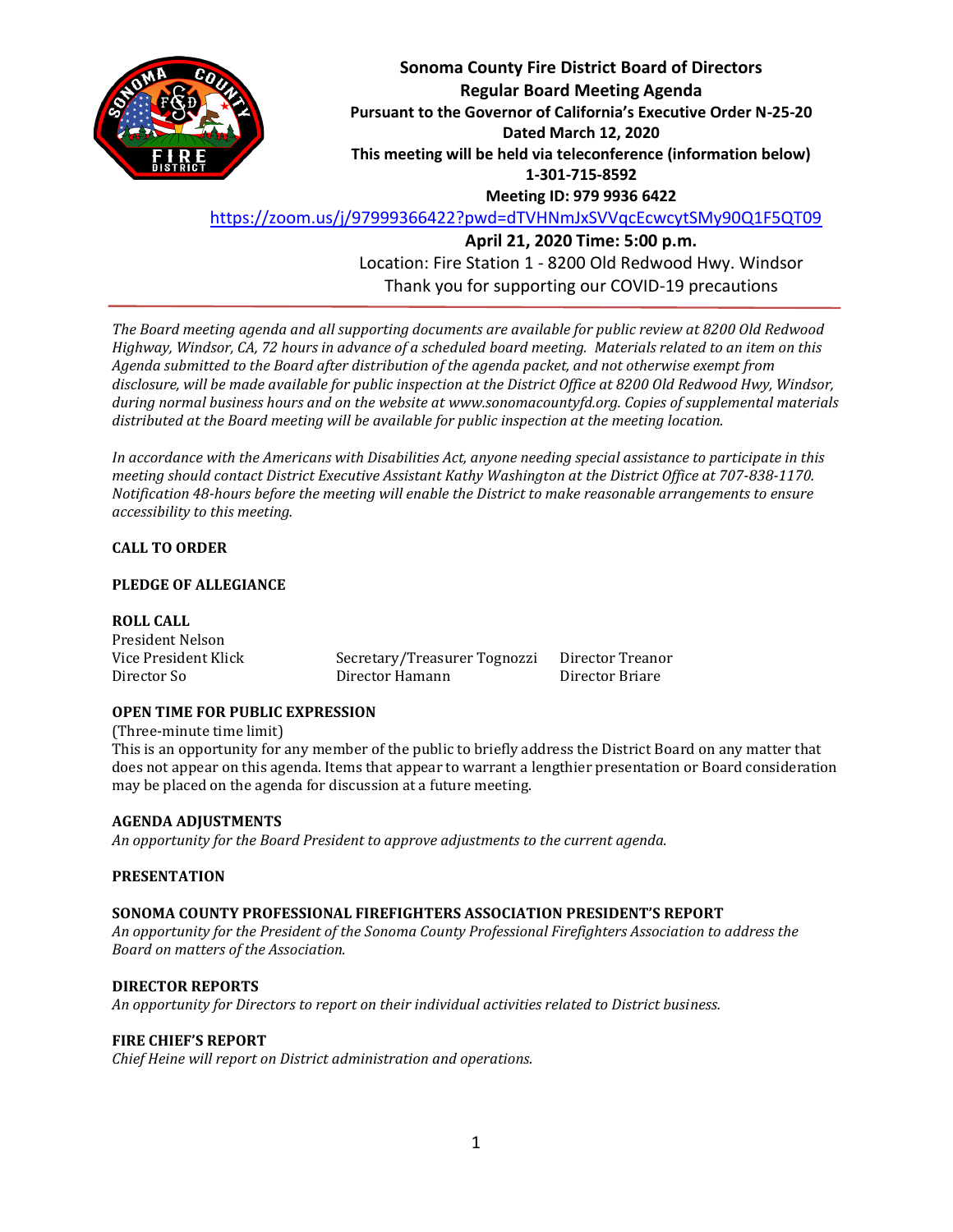

**Sonoma County Fire District Board of Directors Regular Board Meeting Agenda Pursuant to the Governor of California's Executive Order N-25-20 Dated March 12, 2020 This meeting will be held via teleconference (information below) 1-301-715-8592 Meeting ID: 979 9936 6422**

<https://zoom.us/j/97999366422?pwd=dTVHNmJxSVVqcEcwcytSMy90Q1F5QT09>

**April 21, 2020 Time: 5:00 p.m.** Location: Fire Station 1 - 8200 Old Redwood Hwy. Windsor Thank you for supporting our COVID-19 precautions

# **CONSENT CALENDAR ITEMS**

*These items can be acted on in one consolidated motion or may be removed from the Consent Calendar and separately considered at the request of any Director.*

- 1. Approve the minutes from the February 18, 2020 Regular Board of Directors Meeting.
- 2. Approve the minutes from the March 12, 2020 Special Board of Directors Meeting
- 3. Approve bills and payables for February 2020.
- 4. Approve bills and payables for March 2020.

### **ACTION ITEMS**

# **1) APPROVE STATION 6 PROJECT UPDATE AND REVISED PROJECT COST ESTIMATE**

A presentation by Kitchell and staff regarding station 6 remodel. The Board will consider action related to next steps in the project.

### **2) APPROVE STATION 4 AND STATION 9 REBUILDING PROJECTS**

A presentation by Susan Harris from Stan Johnson company regarding potential locations for temporary and newly constructed stations. Staff will brief the Board on recent activity related to identifying a suitable site for a temporary fire station and a site for a fire station replacement in zones 4 (Bellevue) and Station 9 (Guerneville). The Board will consider action related to next steps in the project.

### **3) APPROVE ADJUSTMENTS TO BATTALION CHIEF AGREEMENT**

The Board will consider approving changes to the previously approved document, Resolution 2020-02. It was corrected to reflect a 5% salary differential for Battalion Chief (2080) rather than the 3% that was used previously. In addition, a few typos were corrected. All changes that were made are highlighted.

### **4) APPROVE ADJUSTMENTS TO ADMINISTRATIVE AGREEMENT**

The Board will consider approving changes to the previously approved document, Resolution 2020-01, had incorrect language for hourly versus salary employees. The job description chart has been corrected to list the job titles and their correct classification. In addition, a few typos were corrected. All changes that were made are highlighted.

# **5) APPROVE THE UPDATED MEDICAL DIRECTOR AGREEMENT**

Board will consider approval of a contractual agreement with Dr. Tucker Bierbaum, M.D., for the provision of services as our Medical Director.

### **6) PROPERTY TAX SHIFT AGREEMENT WITH RUSSIAN RIVER FIRE PROTECTION DISTRICT**

Board will consider approving a property tax shift agreement between the Sonoma County Fire District ("SCFD") and the Russian River Fire Protection District "RRFPD" permitting the SCFD to collect property taxes in annexed territories within the RRFPD.